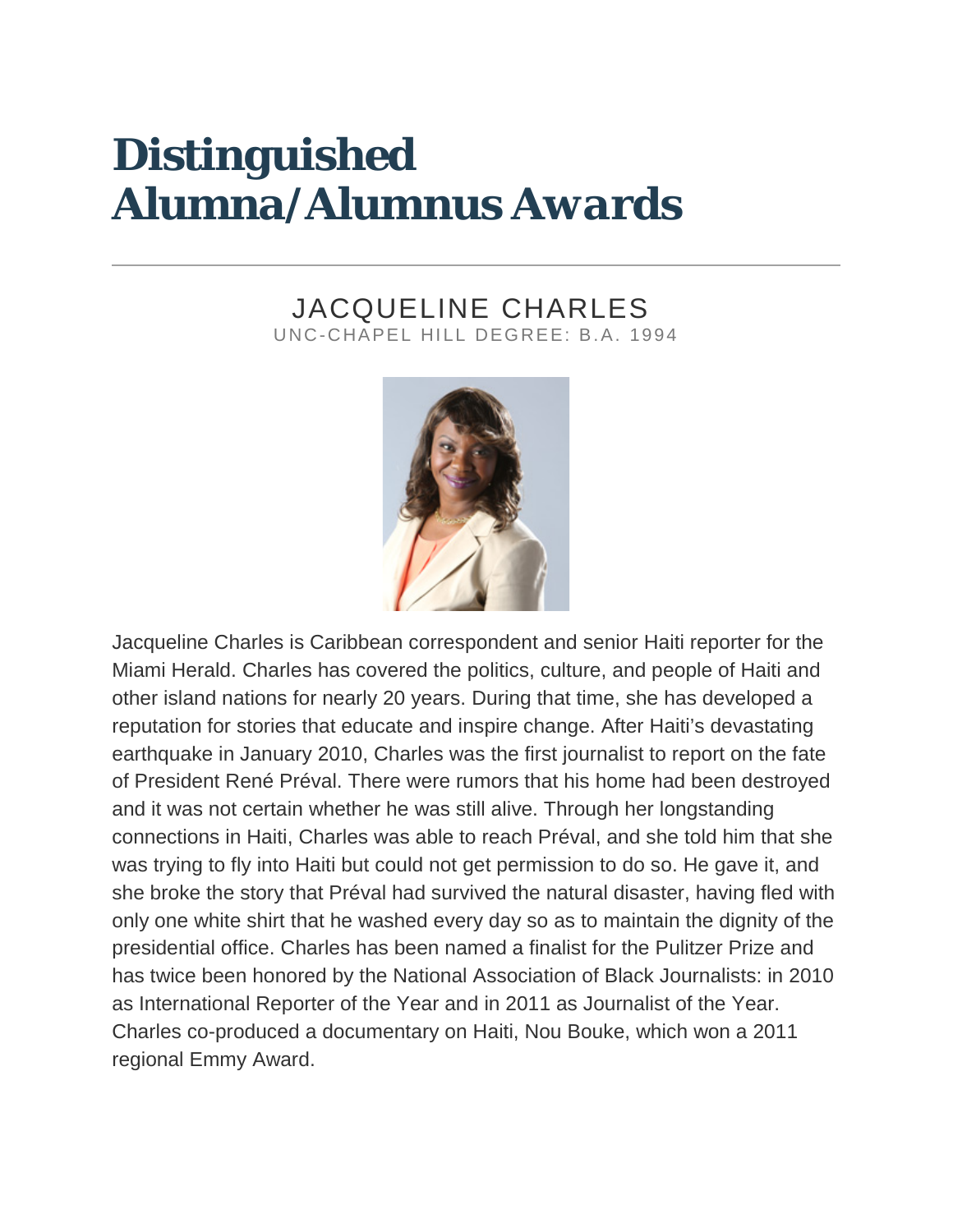#### MONA CAROL FREDERICK UNC-CHAPEL HILL DEGREE: B.A. EDUC. 1976



Mona Frederick is executive director of Vanderbilt University's Robert Penn Warren Center for the Humanities. Over the course of her distinguished 30-year career, Frederick has emerged as a passionate and effective advocate for humanistic research and teaching, especially in the digital humanities. She oversaw the development of "Who Speaks for the Negro?", a digital archive of materials related to the book of the same name published by Warren in 1965. The archive includes not only the recordings of Warren's interviews with prominent Civil Rights leaders but also more than 4,000 pages of searchable transcripts and photographs. The impact of Frederick's work has been felt internationally, as she leads the flourishing partnership between Vanderbilt and Queen's University in Belfast, home to the Institute for Collaborative Research in the Humanities, which was based on the successful model of the Warren Center. In 2013 Frederick served as producer for Speaking for the Humanities, a documentary film created to mark the 25th anniversary of the Warren Center. The film highlights the centrality of the humanities and the role of the Warren Center in fostering humanistic inquiry and interdisciplinary scholarship. Recently Frederick helped to develop the Mellon Partners for Humanities Education initiative, which will provide specialized training for new Vanderbilt Ph.D.s to prepare them for teaching at liberal arts colleges and historically black colleges and universities.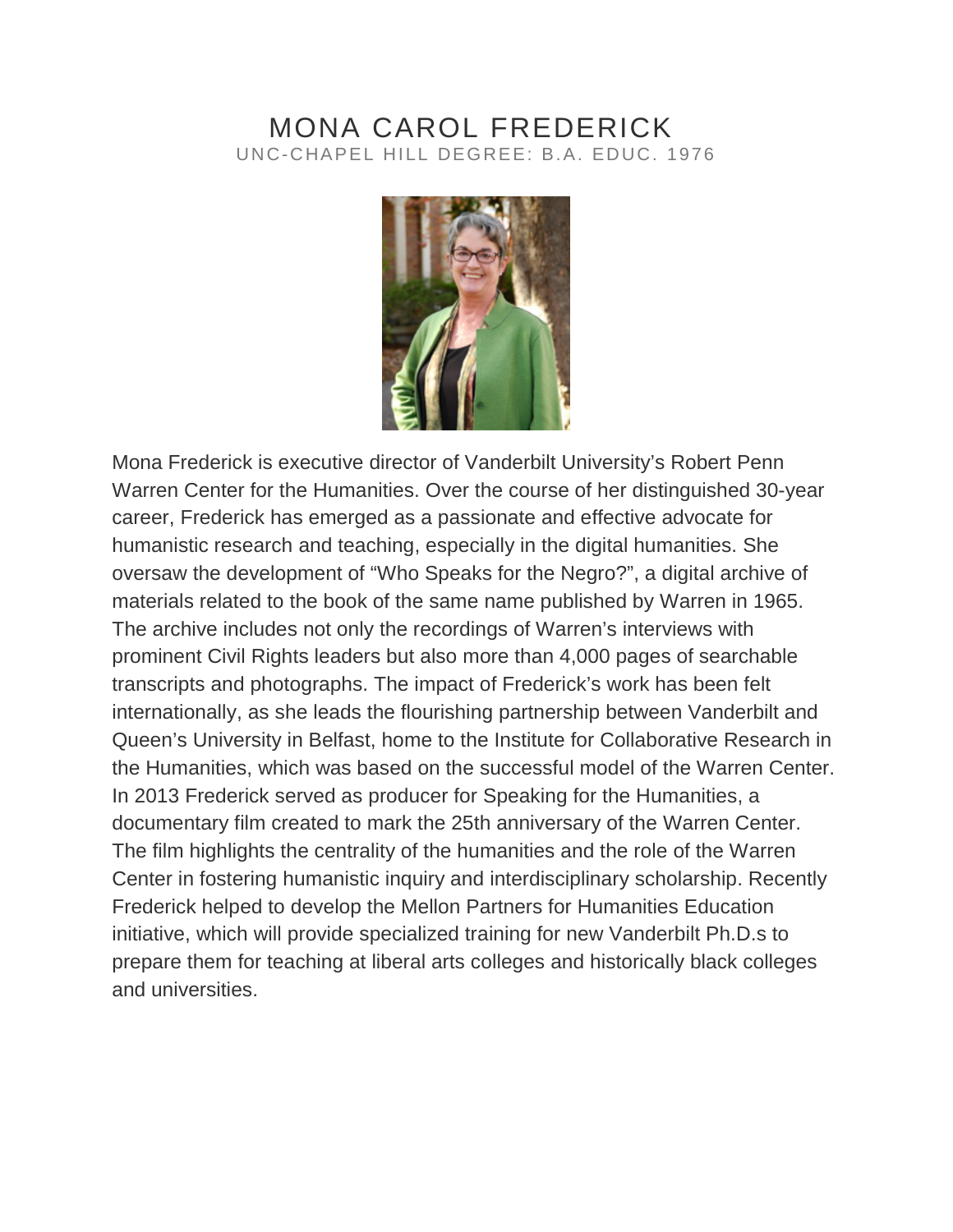# BETTY DEBNAM HUNT UNC-CHAPEL HILL DEGREE: B.A. 1952



Betty Debnam Hunt, who comes from a journalism and education background, was the creator and editor of "The Mini Page" for 37 years. Hunt believed that the feature would encourage elementary students to become lifelong readers and that the content would be appealing to readers of all ages. The first "Mini Page" supplement appeared in the Raleigh News and Observer on August 27, l969. For many years, Hunt was the sole writer and illustrator, later adding a small staff. At the height of the feature's national syndication, it was published in 500 newspapers. In 2007 Hunt sold "The Mini Page" to Universal Uclick. In 2010 she gave her entire archive and the funding necessary to scan and digitize the full collection to the Southern Historical Collection in Carolina's Wilson Special Collections Library. Hunt has collaborated with the School of Education to fund opportunities for graduate students to develop and publish lesson plans incorporating "Mini Page" content. Hunt's honors and awards include the North Carolina Award for Public Service (2005), induction into the North Carolina Journalism Hall of Fame (1999) and Raleigh Hall of Fame (2013), the Lifetime Achievement Award of the Newspaper Association of America (1999), and the American Chemical Society's James T. Grady-James H. Stack Award for Interpreting Chemistry to the Public (1991).